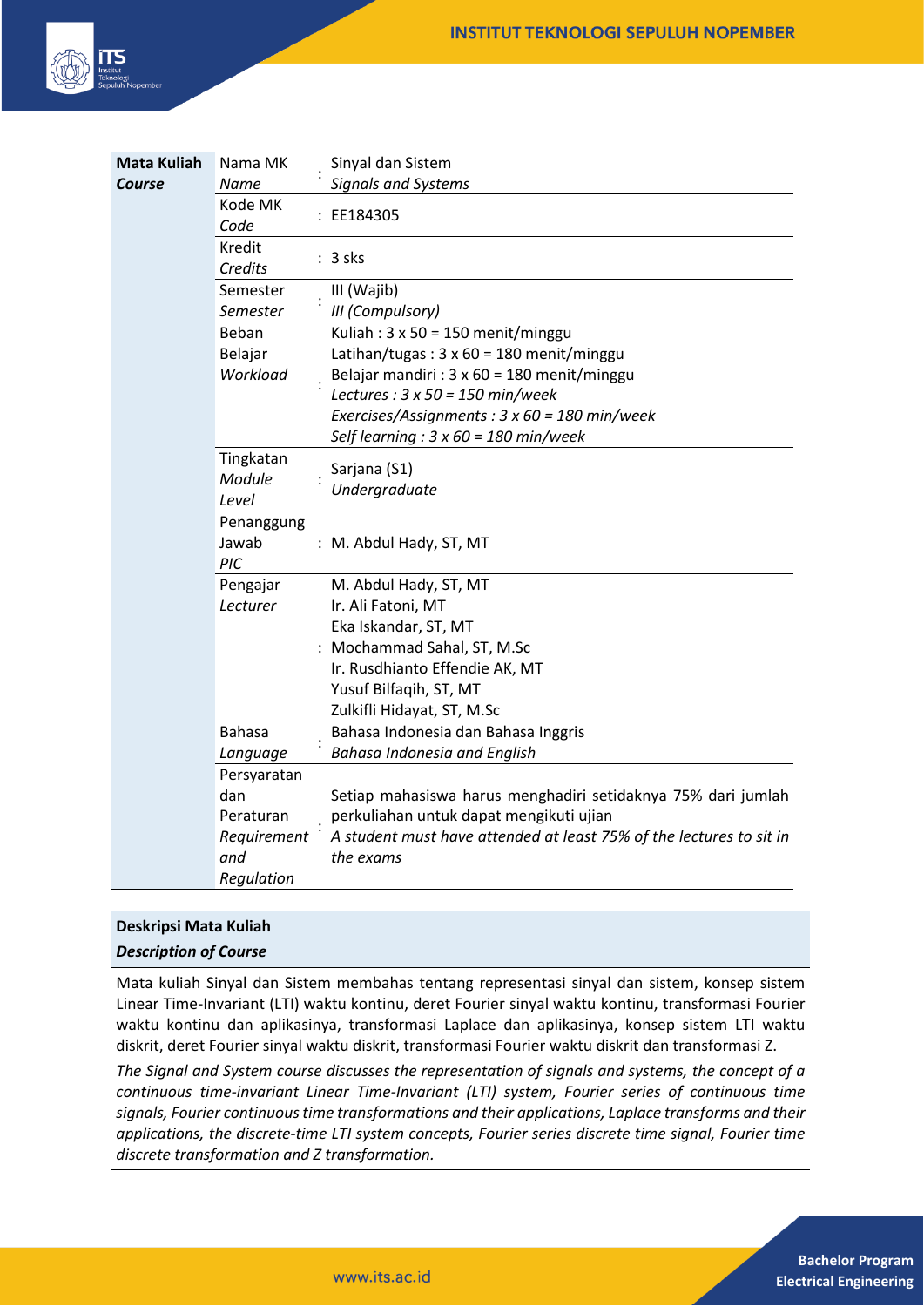

## **CPL Prodi yang Dibebankan** *Learning Outcomes*

(CPL-01) Mampu menerapkan ilmu pengetahuan alam dan matematika pada bidang teknik elektro *(PLO-1) Capable to apply knowledge of natural sciences and mathematics to solve electrical engineering problem* 

(CPL-11) Mampu menerapkan metode, ICT, dan perangkat modern dalam penyelesaian permasalahan dibidang teknik elektro

*(PLO-11) Capable to apply methods, ICT, and modern devices in solving problems in the field of electrical engineering*

#### **Capaian Pembelajaran Mata Kuliah**

#### *Course Learning Outcomes*

(CPMK-01) Menguasai konsep sinyal dan sistem linear dalam ranah waktu, ranah frekuensi dan frekuensi kompleks.

*(CLO-01) Mastering the concept of signals and linear systems in the complex domain, frequency and frequency domains.*

(CPMK-02) Mampu menganalisis sinyal dan sistem linear time-invariant ranah waktu kontinu dan ranah waktu diskrit.

*(CLO-02) Able to analyze signals and linear time-invariant systems in the continuous time domain and discrete time domain.*

(CPMK-03) Mampu menggunakan software Matlab/Simulink untuk melakukan visualisasi dan eksperimentasi konsep sinyal dan sistem linear.

*(CLO-03) Able to use Matlab / Simulink software to visualize and experiment the concepts of signals and linear systems.*

(CPMK-04) Menunjukkan sikap bertanggungjawab atas pekerjaan di bidang keahliannya secara mandiri.

*(CLO-04) Demonstrate a responsible attitude towards the work in the field of expertise independently.*

(CPMK-05) Bekerja sama untuk dapat memanfaatkan semaksimal mungkin potensi yang dimiliki. *(CLO-05) Working together to be able to take full advantage of their potential.*

# **Topik/Pokok Bahasan**

#### *Main Subjects*

- 1. Konsep Sinyal dan Sistem *Signal and System Concepts*
- 2. Sistem LTI Waktu Kontinu *Continuous Time LTI System*
- 3. Transformasi Fourier Waktu Kontinu *Continuous Time Fourier Transform*
- 4. Transformasi Laplace *Laplace transform*
- 5. Sistem LTI Waktu Diskrit *Discrete Time LTI System*